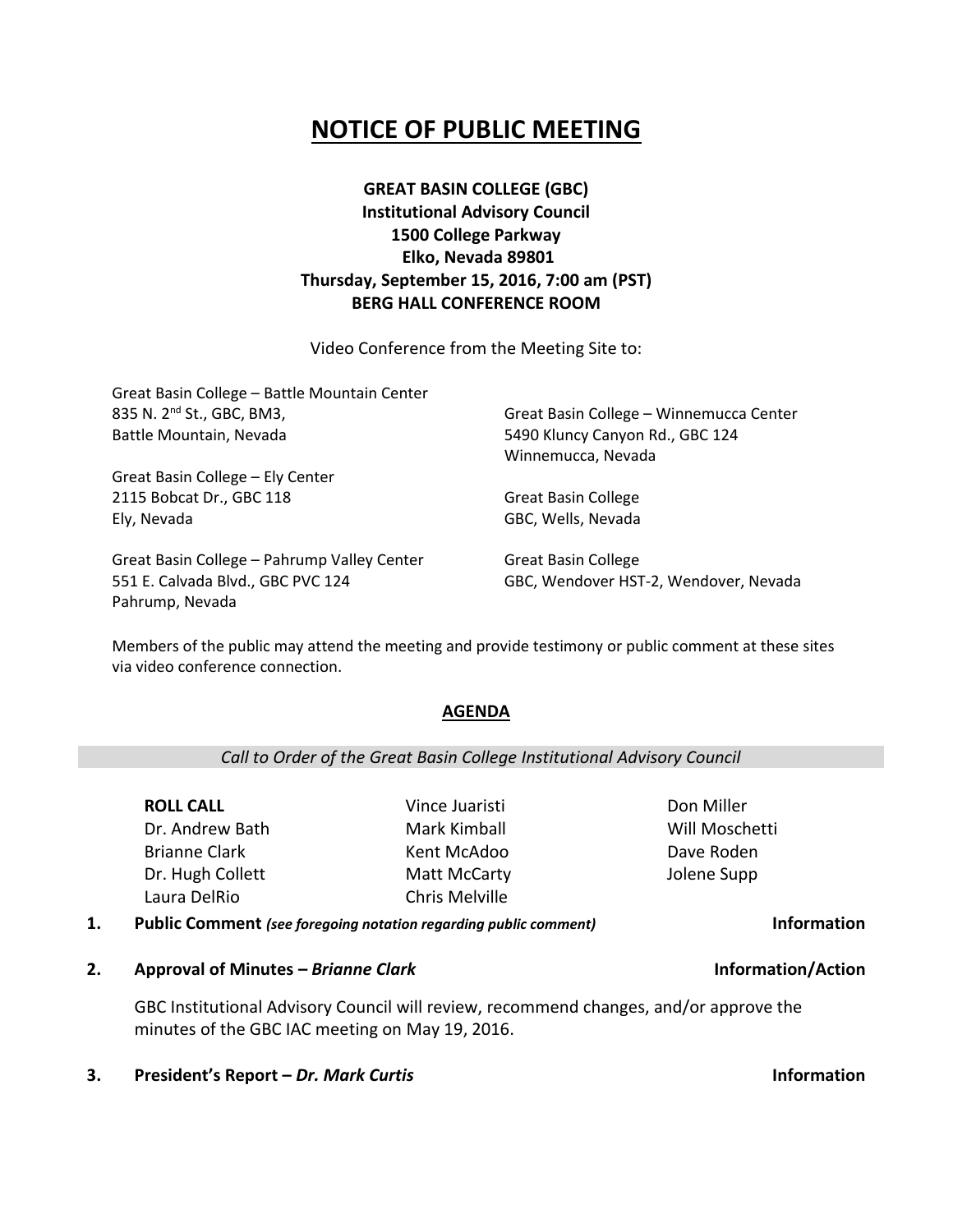GBC President Mark Curtis will provide the GBC IAC with updates on college activities and will be prepared to answer any questions or concerns.

A. Great Basin College as a State College – Facts and Growth Projections by Numbers

## **4. GBC Foundation Update –** *Greg Brorby* **Information**

GBC Foundation Director will provide an update on Foundation activities.

| 5.  | Board of Regents' Community College Committee Update - Matt<br><b>McCarty</b>                                                                                                                                                                                                           | <b>Information</b>        |
|-----|-----------------------------------------------------------------------------------------------------------------------------------------------------------------------------------------------------------------------------------------------------------------------------------------|---------------------------|
|     | GBC IAC Chair Matt McCarty will update the IAC on the previous meeting of the NSHE Board of<br>Regents' Community College Committee meeting and the meeting of the IAC Chairs.<br>A. Mission Differentiation<br>B. Advocacy from all IACs                                               |                           |
| 6.  | Discussion and potential action on GBC Mission Statement. The IAC<br>will review and accept or recommend changes to the GBC Mission<br><b>Statement - Matt McCarty</b>                                                                                                                  | <b>Information/Action</b> |
| 7.  | IAC Approved Comments for Public Use - The GBC IAC will discuss the<br>use of prepared comments that are approved by the IAC for member's<br>public use. The GBC IAC will review the WNC IAC approved comments<br>for member's public use to possibly use as a template. - Matt McCarty | <b>Information/Action</b> |
| 8.  | Discuss and/or approved tentative meeting dates for 2016-2017 -<br><b>Brianne Clark</b><br>Tentative dates: November 17, 2016, January 19, 2017, March 16, 2017,<br>and May 18, 2017. All meetings start at 7:00 a.m. (PST).                                                            | <b>Information/Action</b> |
| 9.  | Discuss IAC membership - Matt McCarty<br>A. Discuss member terms being extended by one year.<br>B. Discuss vacancies to the IAC and any new member recommendations<br>to approach.                                                                                                      | <b>Information</b>        |
| 10. | <b>Vice President Reports and Questions</b><br>The GBC Vice Presidents will give a verbal report and answer any questions:<br>A. Academic Affairs/Student Affairs - Lynn Mahlberg<br>B. Business Affairs - Sonja Sibert                                                                 | <b>Information</b>        |
| 11. | <b>Member Report</b><br>Each committee member will be given an opportunity to provide a verbal report.<br>A. Ely - Dr. Andrew Bath<br>B. Elko - Brianne Clark                                                                                                                           | <b>Information</b>        |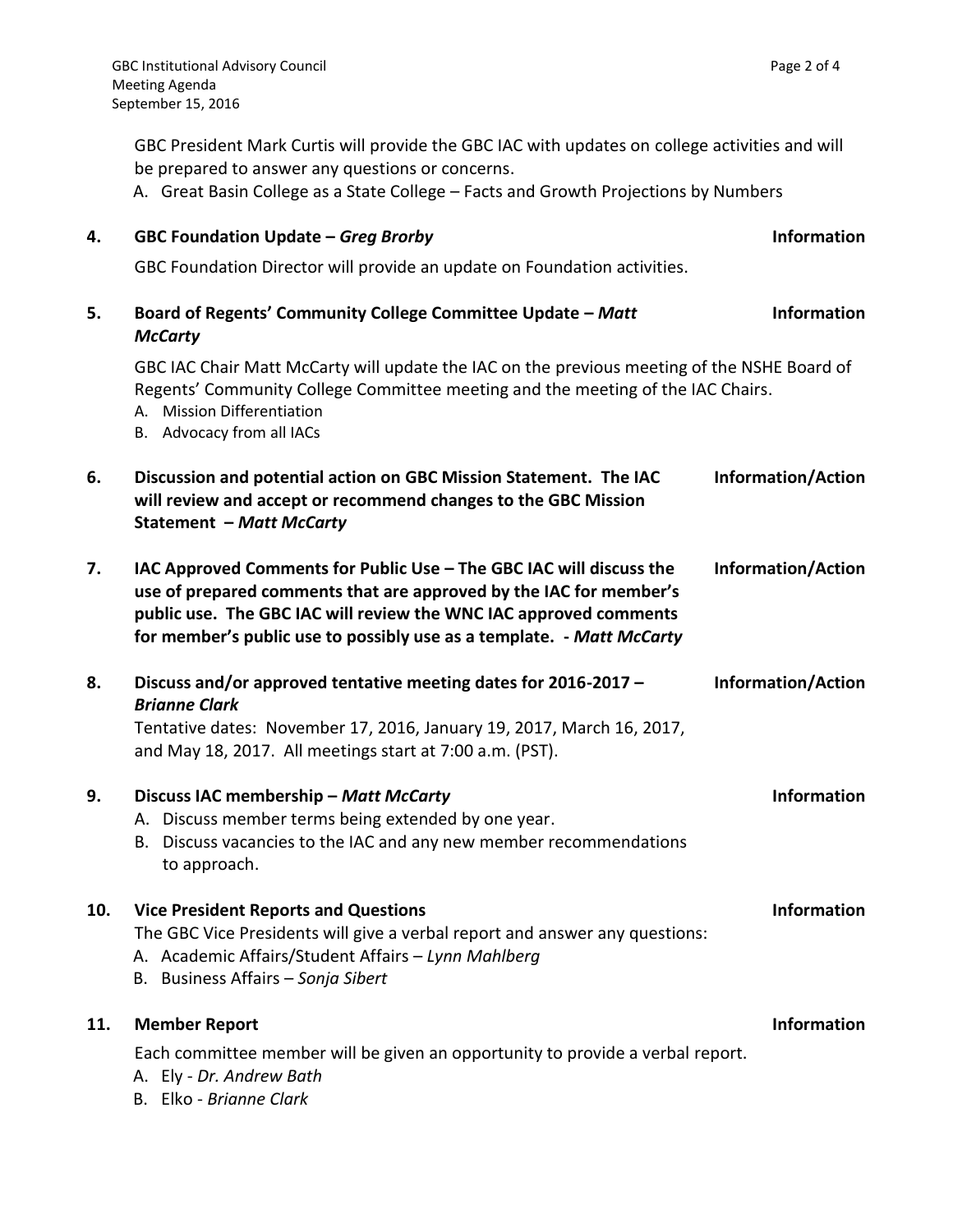- C. Elko *Dr. Hugh Collett*
- D. Battle Mountain -
- E. Wells *Laura DelRio*
- F. Washington DC *Vince Juaristi*
- G. Pahrump *Mark Kimball*
- H. Elko *Kent McAdoo*
- I. Elko *Matt McCarty*
- J. Wendover *Chris Melville*
- K. Elko *Don Miller*
- L. Elko *Will Moschetti*
- M. Winnemucca *Dave Roden*
- N. Wells *Jolene Supp*

### **12. New Business Information**

Items for consideration at future meetings may be suggested. Any discussion of an item under "New Business" is limited to description and clarification of the subject matter of the item, which may include the reasons for the request.

### **13. Public Comment** *(see foregoing notation regarding public comment)* **Information**

### **14.** Adjourn **Information**

**This notice and agenda has been posted at or before 0:00 a.m. on September 12, 2016, three business days before the meeting, in accordance with NRS 241.020, at the meeting location and at the following public locations:**

- GBC's IAC website (http://www.gbcnv.edu/administration/advisory.html)
- The Nevada Public Notice website pursuant to NRS 232.2175 [\(http://notice.nv.gov/\)](http://notice.nv.gov/)
- Meeting location: Great Basin College, 1500 College Parkway, Elko, NV 89801, Berg Hall
- Great Basin College Battle Mountain Center, 835 N. 2<sup>nd</sup> St., Battle Mountain, NV 89820
- Great Basin College Ely Center, 2115 Bobcat Drive, Ely, NV 89301
- Great Basin College Pahrump Valley Center, 551 E. Calvada Blvd., Pahrump, NV 89048
- Great Basin College Winnemucca Center, 5490 Kluncy Canyon Rd., Winnemucca, NV 89445

### **IMPORTANT INFORMATION ABOUT THE AGENDA AND PUBLIC MEETING**

**NOTE:** Above is an agenda of all items scheduled to be considered. Notification is hereby provided that items on the agenda may be taken out of order and presented, two or more agenda items may be combined for consideration, and an agenda item may be removed from the agenda or discussion relating to an item on the agenda may be delayed at any time.

Some agenda items are noted as having accompanying reference material. Reference material may be accessed on the electronic version of the agenda by clicking the reference link associated with a particular